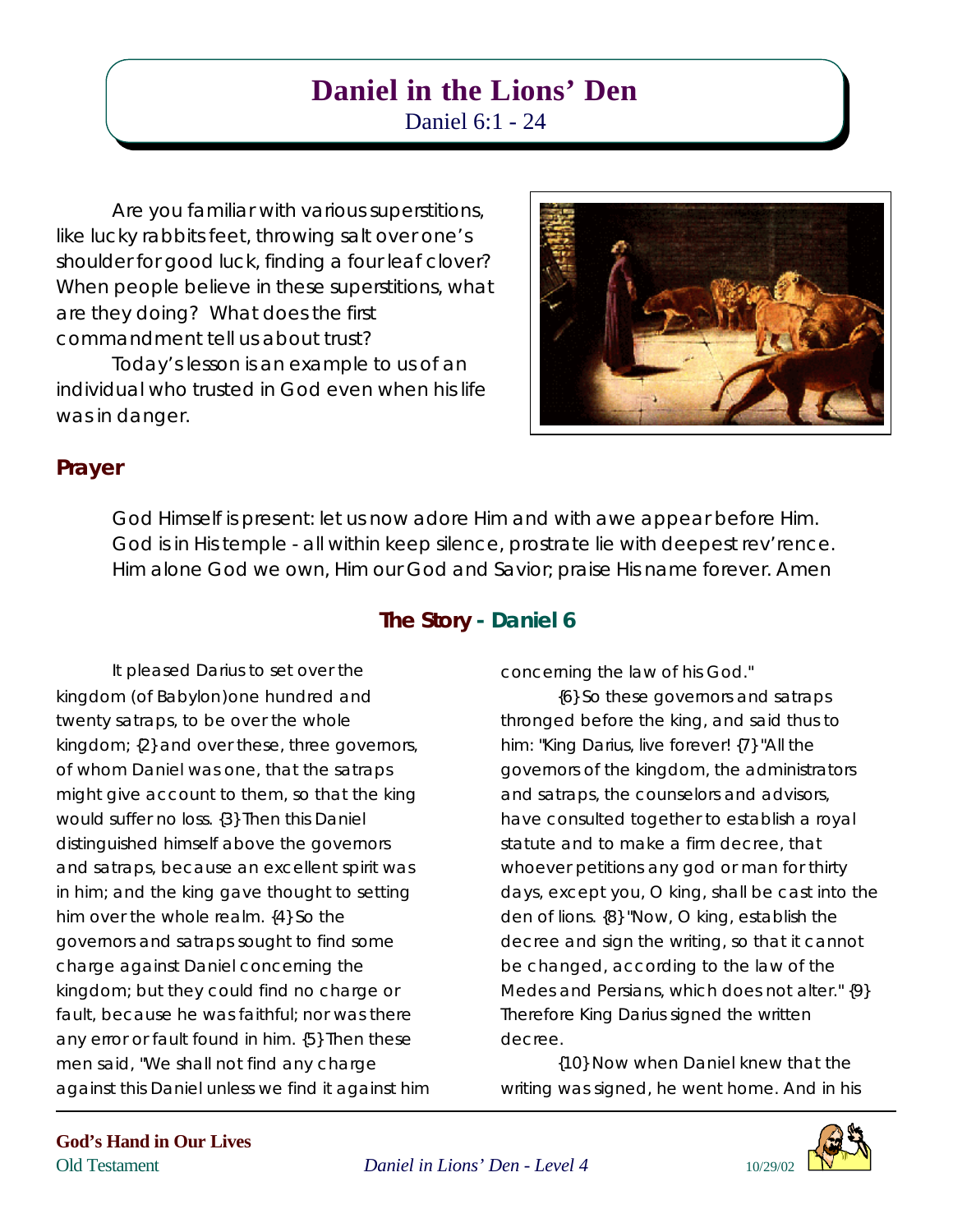upper room, with his windows open toward Jerusalem, he knelt down on his knees three times that day, and prayed and gave thanks before his God, as was his custom since early days. {11} Then these men assembled and found Daniel praying and making supplication before his God. {12} And they went before the king, and spoke concerning the king's decree: "Have you not signed a decree that every man who petitions any god or man within thirty days, except you, O king, shall be cast into the den of lions?"

The king answered and said, "The thing is true, according to the law of the Medes and Persians, which does not alter."

{13} So they answered and said before the king, "That Daniel, who is one of the captives from Judah, does not show due regard for you, O king, or for the decree that you have signed, but makes his petition three times a day." {14} And the king, when he heard these words, was greatly displeased with himself, and set his heart on Daniel to deliver him; and he labored till the going down of the sun to deliver him.

{15} Then these men approached the king, and said to the king, "Know, O king, that it is the law of the Medes and Persians that no decree or statute which the king establishes may be changed."

{16} So the king gave the command, and they brought Daniel and cast him into the den of lions. But the king spoke, saying to Daniel, "Your God, whom you serve continually, He will deliver you."

{17} Then a stone was brought and laid on the mouth of the den, and the king sealed it with his own signet ring and with the signets of his lords, that the purpose concerning Daniel might not be changed. {18} Now the king went to his palace and spent the night fasting; and no musicians were brought before him. Also his sleep went from him.

{19} Then the king arose very early in the morning and went in haste to the den of lions. {20} And when he came to the den, he cried out with a lamenting voice to Daniel. The king spoke, saying to Daniel, "Daniel, servant of the living God, has your God, whom you serve continually, been able to deliver you from the lions?"

{21} Then Daniel said to the king, "O king, live forever! {22} "My God sent His angel and shut the lions' mouths, so that they have not hurt me, because I was found innocent before Him; and also, O king, I have done no wrong before you."

{23} Then the king was exceedingly glad for him, and commanded that they should take Daniel up out of the den. So Daniel was taken up out of the den, and no injury whatever was found on him, because he believed in his God.

{24} And the king gave the command, and they brought those men who had accused Daniel, and they cast them into the den of lions; them, their children, and their wives; and the lions overpowered them, and broke all their bones in pieces before they ever came to the bottom of the den.

{25} Then King Darius wrote: To all peoples, nations, and languages that dwell in all the earth: Peace be multiplied to you.

{26} I make a decree that in every dominion of my kingdom men must tremble and fear before the God of Daniel. For He is the living God, And steadfast forever; His kingdom is the one which shall not be destroyed, And His dominion shall endure to the end. {27} He delivers and rescues, And He works signs and wonders In heaven and on earth, Who has delivered Daniel from the power of the lions.

{28} So this Daniel prospered in the reign of Darius and in the reign of Cyrus the Persian. reign of Cyrus the Persian.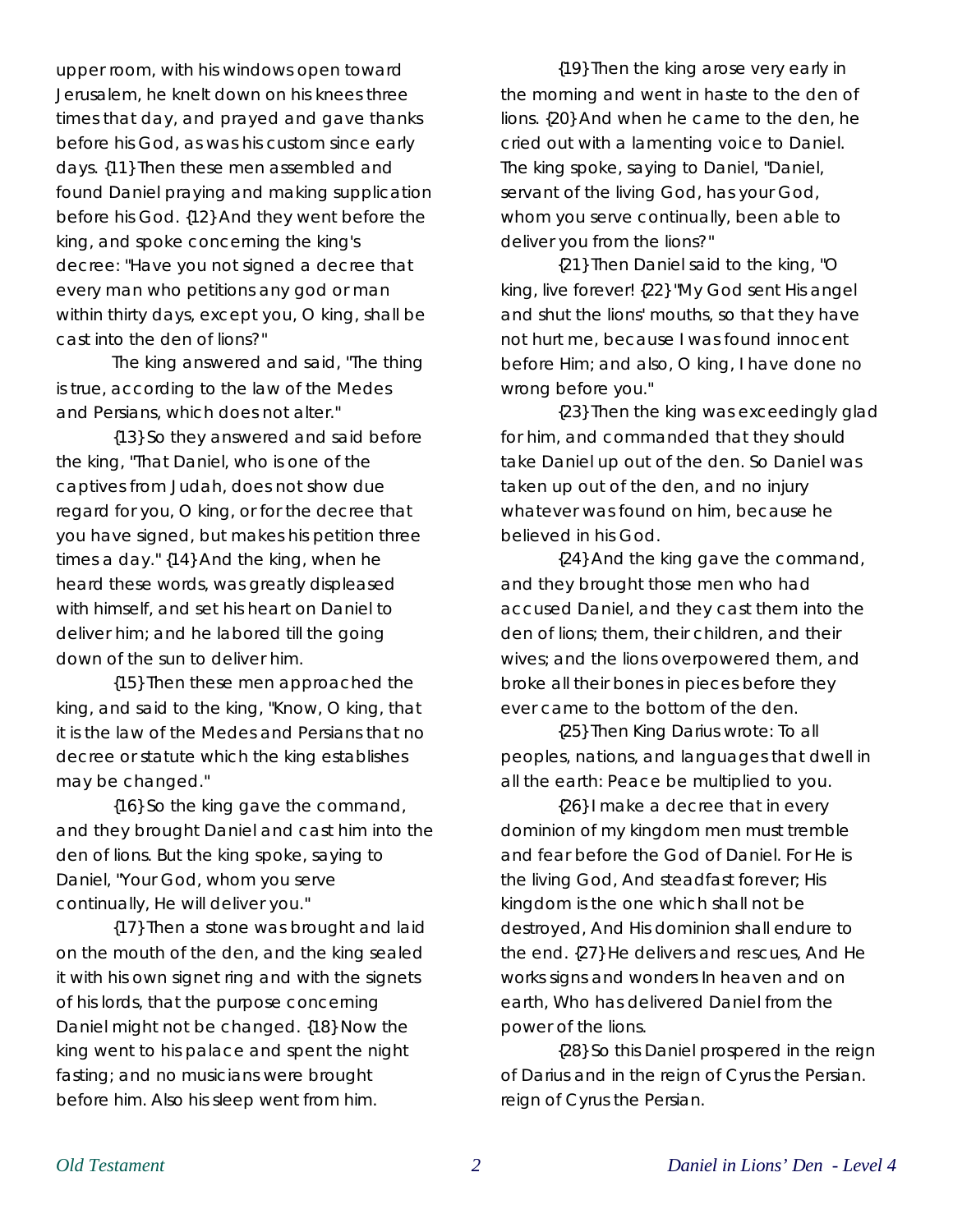# **Outer Aim - Daniel obeyed God's will rather than men.**

What the Story Tells Us - Fill in each blank with the correct answer. Then find the answers in the WORD SEARCH below.

| $\mathbf 1$ . |                                                                                    | <u>____________________________________</u> was the ruler in ___________________________ |   |              |              |              |              |              |              |             |                                          |              |              |   |              |  |
|---------------|------------------------------------------------------------------------------------|------------------------------------------------------------------------------------------|---|--------------|--------------|--------------|--------------|--------------|--------------|-------------|------------------------------------------|--------------|--------------|---|--------------|--|
| 2.            | He chose governors and _____________________ to help him rule.                     |                                                                                          |   |              |              |              |              |              |              |             |                                          |              |              |   |              |  |
| 3.            |                                                                                    |                                                                                          |   |              |              |              |              |              |              |             | was one of them chosen and he was a Jew. |              |              |   |              |  |
| 4.            | Jealous rulers tricked the king to sign a _________________ ordering idol worship. |                                                                                          |   |              |              |              |              |              |              |             |                                          |              |              |   |              |  |
| 5.            | day as God had commanded.                                                          |                                                                                          |   |              |              |              |              |              |              |             |                                          |              |              |   |              |  |
| 6.            | king could not change the law.                                                     |                                                                                          |   |              |              |              |              |              |              |             |                                          |              |              |   |              |  |
| 7.            |                                                                                    |                                                                                          |   |              |              |              |              |              |              |             |                                          |              |              |   |              |  |
| 8.            | God sent an _____________________ to keep him safe.                                |                                                                                          |   |              |              |              |              |              |              |             |                                          |              |              |   |              |  |
|               |                                                                                    |                                                                                          |   |              |              |              |              |              |              |             |                                          |              |              |   |              |  |
| A             | Υ                                                                                  | N                                                                                        | U | J            | L            | O            |              | P            | Τ            | N           | L                                        | L            | U            | Υ | E            |  |
| M             | E                                                                                  | D                                                                                        | E | $\mathsf{S}$ | $\mathbf{A}$ | N            | D            | P            | E            | R           | $\mathsf{S}$                             | Т            | A            | N | $\mathsf{S}$ |  |
| P             | N                                                                                  | E                                                                                        | O | K            | D            | T            | B            | A            | B            | Υ           | L                                        | O            | N            | P | A            |  |
| R             | $\mathsf{V}$                                                                       | $\mathbf C$                                                                              | P | E            | A            | $\mathsf{S}$ | P            | F            | I            | W           | Q                                        | N            | $\mathsf{S}$ | M | T            |  |
| A             | $\mathbf C$                                                                        | R                                                                                        | K | L            | N            | G            | D            | $\mathbf{A}$ | R            | Т           | U                                        | $\mathsf{S}$ | $\mathbf{A}$ | D | R            |  |
| Υ             | A                                                                                  | E                                                                                        | L | R            | $\mathbf{I}$ | N            | U            | н            | $\mathsf{S}$ | $\mathbf C$ | E                                        | D            | D            | F | A            |  |
| E             | W                                                                                  | E                                                                                        | M | T            | E            | B            | $\mathsf{S}$ | T            | н            | R           | E                                        | E            | B            | N | P            |  |
| נ ו           | A                                                                                  | N                                                                                        | G | E            | L            | Н            | R            | X            | U            | J           | G                                        | N            | C            | B | S            |  |

**Inner Aim - We are to obey God rather than men.**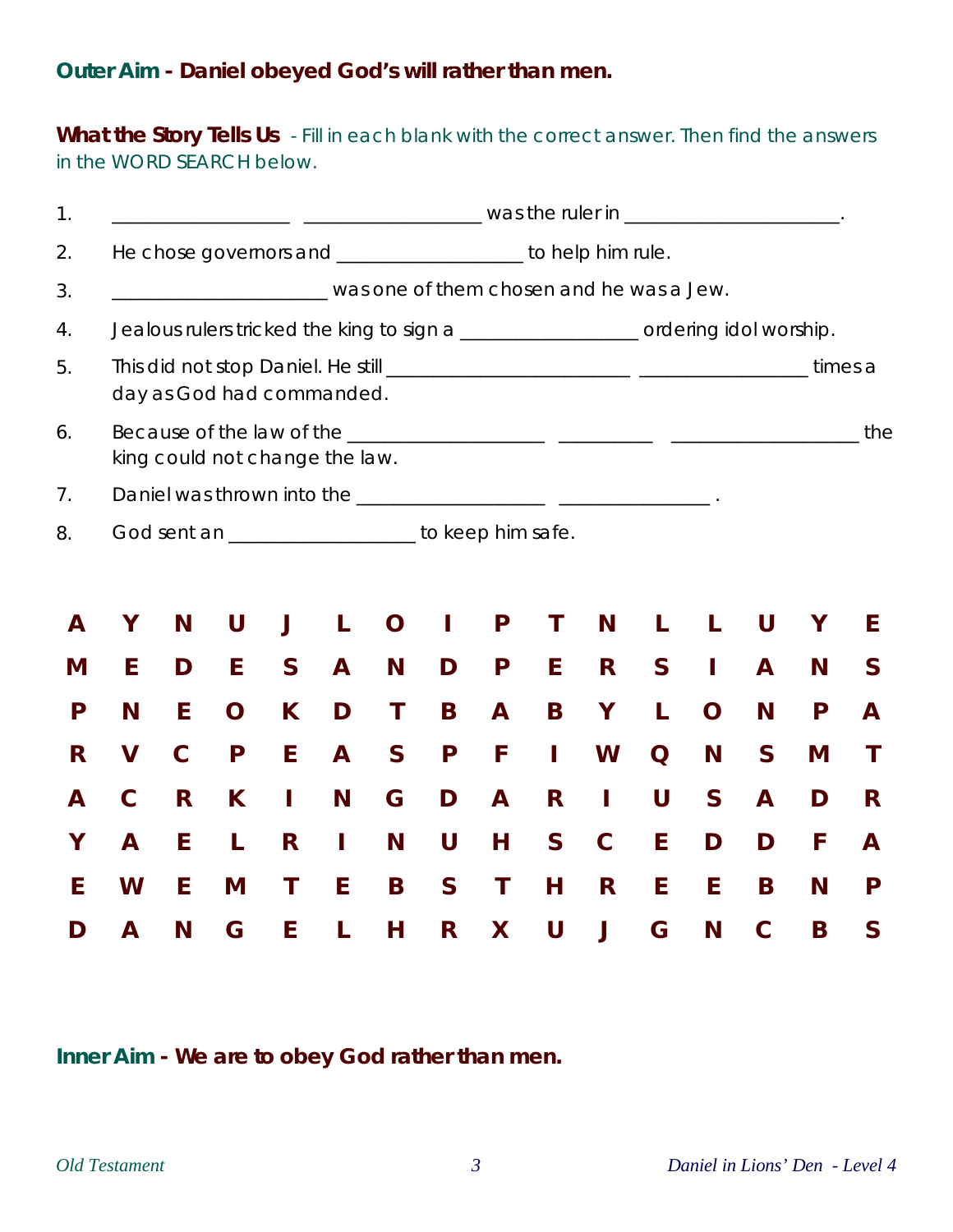Your Turn - Answer the following questions together.

- 1. Why did Daniel do well as a governor under King Darius? What gifts had God given to Daniel to fulfill his duty to the king?
- 2. What sinful feelings grew in the hearts of the other rulers because of the way the king treated Daniel?
- 3. What did these sinful feelings lead them to do?
- 4. How did Daniel show that he trusted in God above all things?
- 5. How did God show that He has all power to care for His children?

**What God's Word Tells Us** - Read the following passage. Then write at least three sentences explaining how this passage relates to our lesson about Daniel and our lives as Christians today. Then talk about times or possible situations in which we should disobey men in order to obey God.

## **Acts 5:29 - We ought to obey God rather than men.**